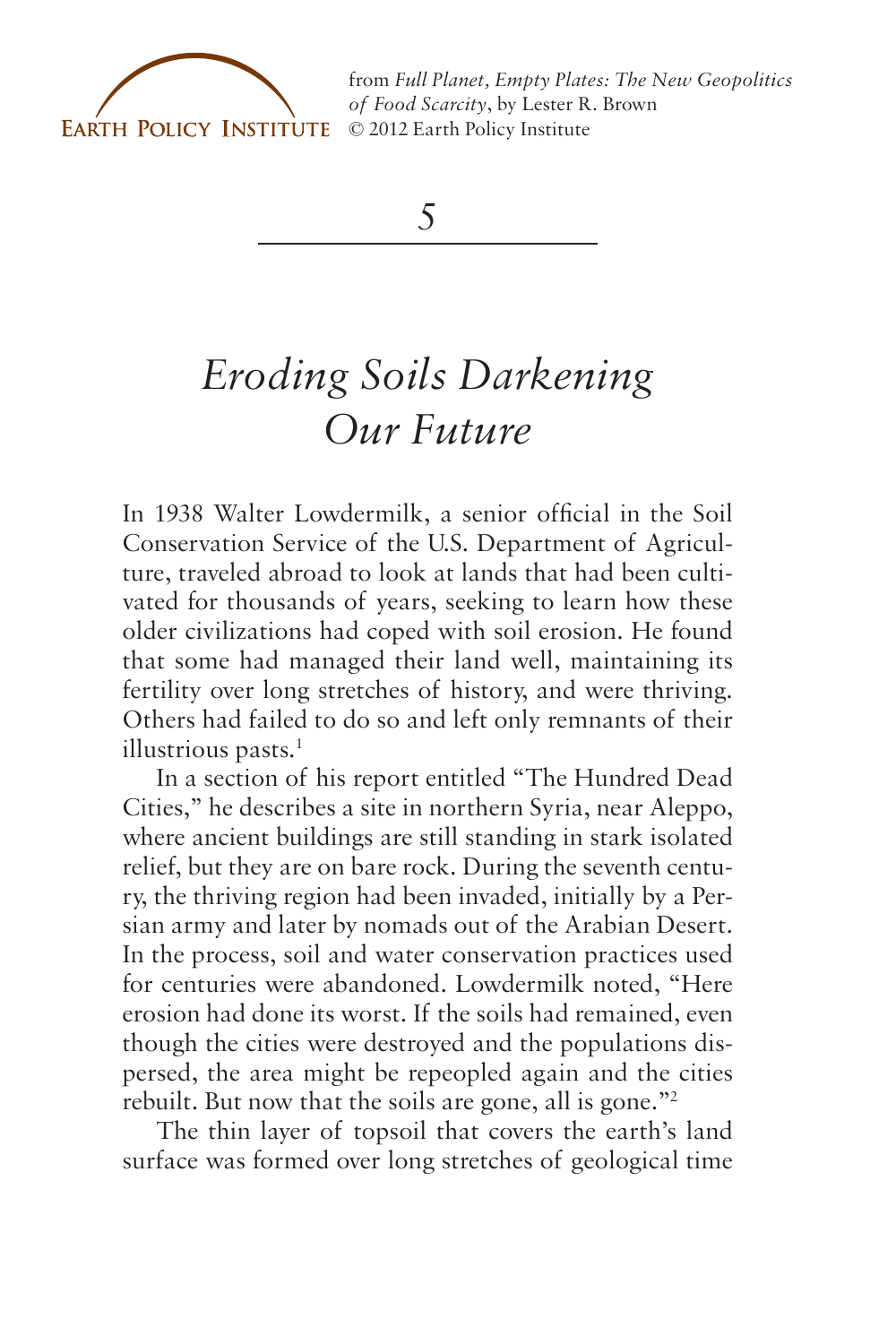as new soil formation exceeded the natural rate of erosion. Sometime within the last century, soil erosion began to exceed new soil formation. Now, nearly a third of the world's cropland is losing topsoil faster than new soil is forming, reducing the land's inherent fertility. Soil that was formed on a geological time scale is being lost on a human time scale.<sup>3</sup>

Scarcely six inches thick, this thin film of soil is the foundation of civilization. Geomorphologist David Montgomery, in *Dirt: The Erosion of Civilizations*, describes soil as "the skin of the earth—the frontier between geology and biology."4

The erosion of soil by wind and water is a worldwide challenge. For the rangelands that support 3.4 billion head of cattle, sheep, and goats, the threat comes from the overgrazing that destroys vegetation, leaving the land vulnerable to erosion. Rangelands, located mostly in semiarid regions of the world, are particularly vulnerable to wind erosion.<sup>5</sup>

In farming, erosion results from plowing land that is steeply sloping or too dry to support agriculture. Steeply sloping land that is not protected by terraces, perennial crops, strip cropping, or in some other way loses soil during heavy rains. Thus the land hunger that drives farmers up mountainsides fuels erosion.

In the United States, wind erosion is common in the semiarid Great Plains, where the country's wheat production is concentrated. In the U.S. Corn Belt, in contrast, where most of the country's corn and soybeans are grown, the principal threat to soil is water erosion. This is particularly true in the states with rolling land and plentiful rainfall, such as Iowa and Missouri.6

Water erosion of soil has indirect negative effects, which can be seen in the silting of reservoirs and in muddy, silt-laden rivers flowing into the sea. Pakistan's two large reservoirs, Mangla and Tarbela, which store Indus River water for the country's vast irrigation network, have lost a third of their storage capacity over the last 40 years as they fill with silt from deforested watersheds.7

Evidence of wind erosion is highly visible in the form of dust storms. When vegetation is removed either by overgrazing or overplowing, the wind begins to blow soil particles away, sometimes creating dust storms. Because the particles are small, they can remain airborne over great distances. Once they are largely gone, leaving mostly larger particles, sandstorms begin. These are local phenomena, often resulting in dune formation and the abandonment of both farming and grazing. The emergence of sandstorms marks the final phase in the desertification process.<sup>8</sup>

The vast twentieth-century expansion in world food production pushed agriculture onto highly vulnerable land in many countries. The overplowing of the U.S. Great Plains during the late nineteenth and early twentieth centuries, for example, led to the 1930s Dust Bowl. This was a tragic era in U.S. history—one that forced hundreds of thousands of farm families to leave the Great Plains. Many migrated to California in search of a new life, a movement immortalized in John Steinbeck's *The Grapes of Wrath*. 9

Three decades later, history repeated itself in the Soviet Union. The Virgin Lands Project, a huge effort between 1954 and 1960 to convert grassland into grainland, led to the plowing of an area for grain that exceeded the current grainland in Canada and Australia combined. Initially this resulted in an impressive expansion in Soviet grain production, but the success was short-lived, as a dust bowl quickly developed there too.<sup>10</sup>

Kazakhstan, at the center of the Virgin Lands Project, saw its grainland area peak at 25 million hectares in the early 1980s. After dropping to 11 million hectares in 1999, the area expanded again, reaching 17 million hectares in 2009, but then began once more to decline. Even on this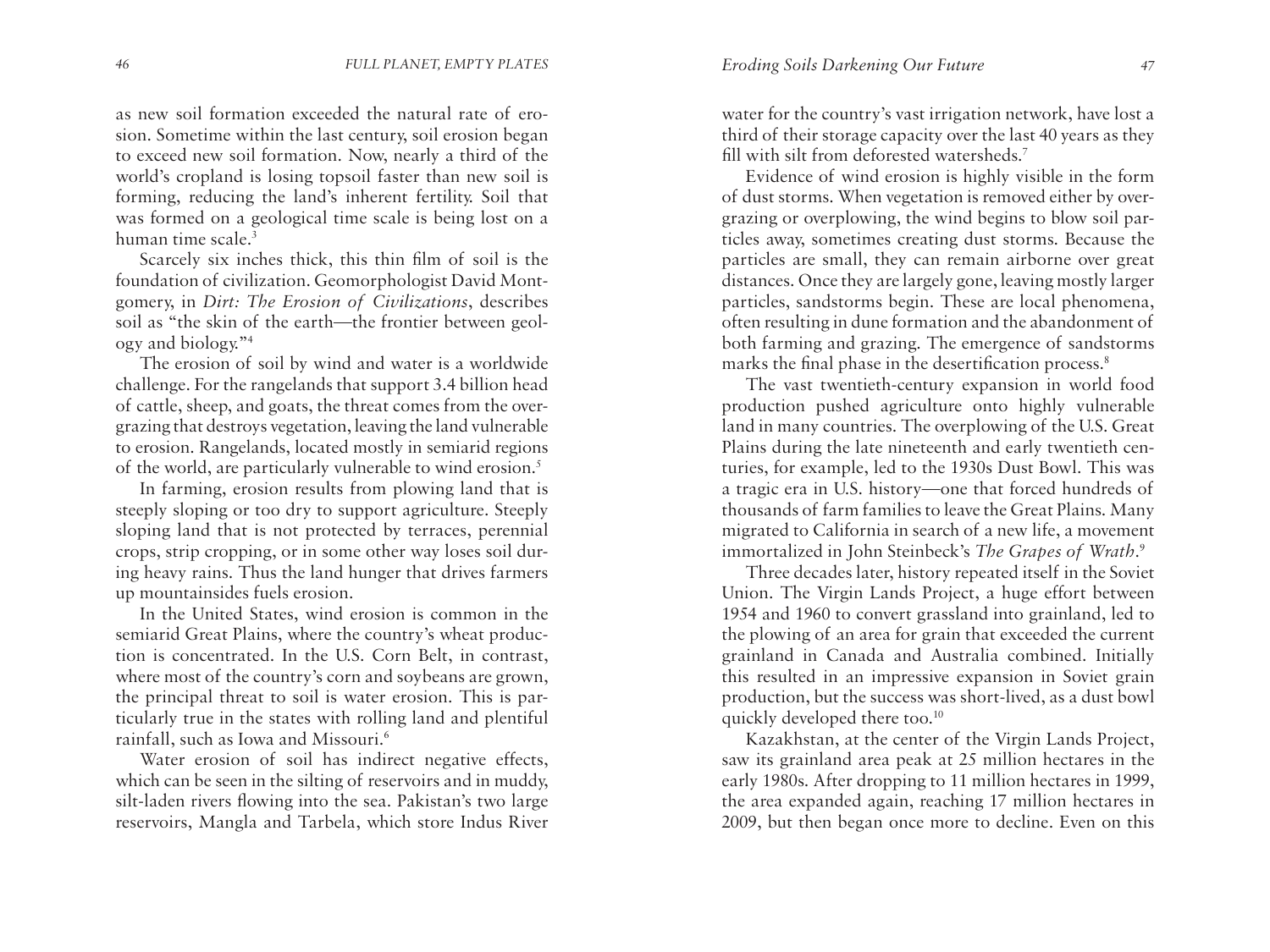reduced area, the average grain yield today is scarcely 1 ton per hectare—a far cry from the 7 tons per hectare that farmers get in France, Western Europe's leading wheat producer and exporter. The precipitous drop in Kazakhstan's grain area illustrates the price that countries pay for overplowing and overgrazing.<sup>11</sup>

Today two giant new dust bowls have formed. One is centered in the Asian heartland in northwestern China and western Mongolia. The other is in the African Sahel—the savannah-like ecosystem that stretches across Africa from Somalia and Ethiopia in the east to Senegal and Mauritania in the west. It separates the Sahara Desert from the tropical rainforests to the south. Both of these newer dust bowls are massive in scale, dwarfing anything the world has seen before.<sup>12</sup>

China may face the biggest challenge of all. After the economic reforms in 1978 that shifted the responsibility for farming from large state-organized production teams to individual farm families, China's cattle, sheep, and goat numbers spiraled upward. A classic tragedy of the commons was unfolding. The United States, a country with comparable grazing capacity, has 94 million cattle, a somewhat larger herd than China's 84 million. But when it comes to sheep and goats, the United States has a combined population of only 9 million, whereas China has 285 million. Concentrated in China's western and northern provinces, these animals are stripping the land of its protective vegetation. The wind then does the rest, removing the soil and converting rangeland into desert.<sup>13</sup>

Wang Tao, one of the world's leading desert scholars, reports that from 1950 to 1975 an average of 600 square miles of land turned to desert each year. Between 1975 and 1987, this climbed to 810 square miles a year. From then until the century's end, it jumped to 1,390 square miles of land going to desert annually.<sup>14</sup>

A U.S. Embassy report entitled "Desert Mergers and Acquisitions" describes satellite images showing two of China's largest deserts, the Badain Jaran and Tengger, expanding and merging to form a single, larger desert overlapping Inner Mongolia and Gansu Provinces. To the west in Xinjiang Province, two even larger deserts—the Taklimakan and Kumtag—are also heading for a merger. Highways running through the shrinking region between them are regularly inundated by sand dunes.<sup>15</sup>

In some places, people become aware of soil erosion when they suffer through dust storms. On March 20, 2010, for example, a suffocating dust storm enveloped Beijing. The city's weather bureau took the unusual step of describing the air quality as hazardous, urging people to stay inside or to cover their faces if they were outdoors. Visibility was low, forcing motorists to drive with their lights on in daytime.16

Beijing was not the only area affected. This particular dust storm engulfed scores of cities in five provinces, directly affecting over 250 million people. Nor was it an isolated incident. Every spring, residents of eastern Chinese cities, including Beijing and Tianjin, hunker down as the dust storms begin. Along with having difficulty breathing and dealing with dust that stings the eyes, people must constantly struggle to keep dust out of their homes and to clear doorways and sidewalks of dust and sand. Farmers and herders whose livelihoods are blowing away are paying an even higher price.17

These huge dust storms originating in northwestern and north central China and western Mongolia form in the late winter and early spring. On average more than 10 major dust storms leave this region and move across the country's heavily populated northeast each year. These dust storms affect not only China but neighboring countries as well. The March 2010 dust storm arrived in South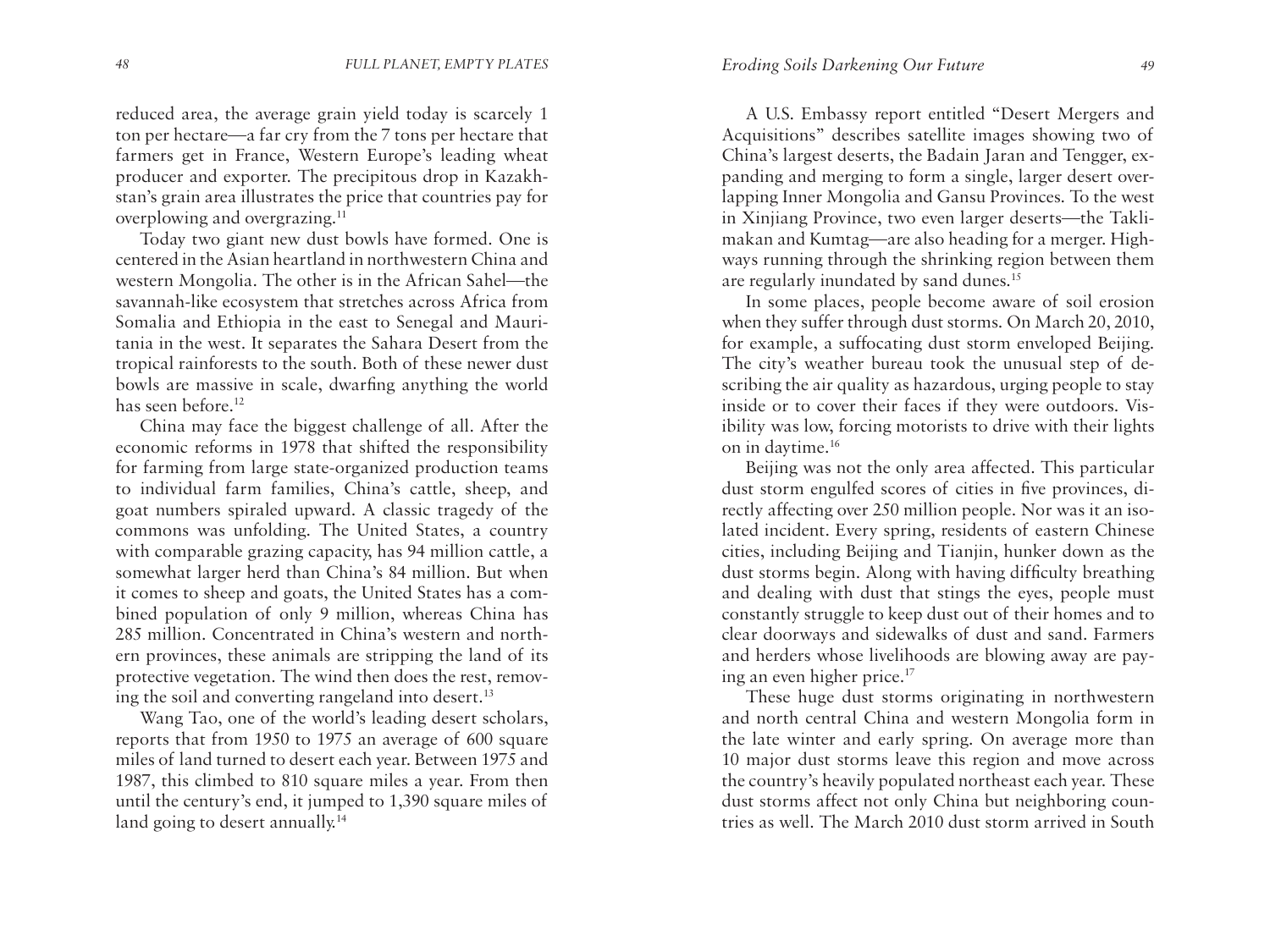Korea soon after leaving Beijing. It was described by the Korean Meteorological Administration as the worst dust storm on record.18

Highly detailed media accounts of these storms are not always readily available, but Howard French described in the *New York Times* a Chinese dust storm that had reached South Korea on April 12, 2002. The country, he said, was engulfed by so much dust from China that people in Seoul were literally gasping for breath. Schools were closed, airline flights were cancelled, and clinics were overrun with patients who were having trouble breathing. Retail sales fell. Koreans have come to dread the arrival of what they call "the fifth season"—the dust storms of late winter and early spring.19

The situation continues to deteriorate. Korea's Ministry of Environment reports that the country suffered dust storms on average for 39 days in the 1980s, 77 days in the 1990s, and 118 days from 2000 to 2011. These data suggest that the degradation of land is accelerating. Unfortunately, there is nothing in prospect to arrest and reverse this trend.20

While people living in China and South Korea are all too familiar with dust storms, the rest of the world typically only learns about this fast-growing ecological catastrophe when the massive soil-laden storms leave that region. On April 18, 2001, for instance, the western United States from the Arizona border north to Canada—was blanketed with dust. It came from a huge dust storm that originated in northwestern China and Mongolia on April 5.21

Another consequence of dust storms is the economic disruption that they cause in cities, whether it is Beijing or any of dozens of other cities in northeastern China or South Korea. Dust storms can disrupt business, reduce retail sales, close schools, and even temporarily close governments in some cases. Each of these disruptions brings its

own cost. Sometimes the effects are remote from the site of the dust, as when dust particles from African storms damage coral reefs in the Caribbean, adversely affect fishing and tourism.22

Africa is suffering heavy losses of soil from wind erosion. Andrew Goudie, Emeritus Professor in Geography at Oxford University, reports that dust storms originating over the Sahara—once rare—are now commonplace. He estimates they have increased tenfold during the last halfcentury. Among the countries most affected by topsoil loss via dust storms are Niger, Chad, northern Nigeria, and Burkina Faso. In Mauritania, in Africa's far west, the number of dust storms jumped from 2 a year in the early 1960s to 80 in 2004. 23

The Bodélé Depression, a vast low-lying region in northeastern Chad, is the source of an estimated 1.3 billion tons of dust a year, up tenfold from 1947, when measurements began. Dust storms leaving Africa typically travel west across the Atlantic, depositing dust in the Caribbean. The 2–3 billion tons of fine soil particles that leave Africa each year in dust storms are slowly draining the continent of its fertility and hence its biological productivity.24

Nigeria, Africa's most populous country, is losing 868,000 acres of rangeland and cropland to desertification each year. The government considers the loss of productive land to desert to be far and away its leading environmental problem. No other environmental change threatens to undermine its economic future so directly. Conditions will only get worse if Nigeria continues on its current population trajectory toward 390 million people by 2050.25

While Nigeria's human population has increased from 47 million in 1961 to 167 million in 2012, nearly a fourfold expansion, its population of livestock has grown from roughly 8 million to 109 million head. With the forage needs of Nigeria's 17 million head of cattle and 92 mil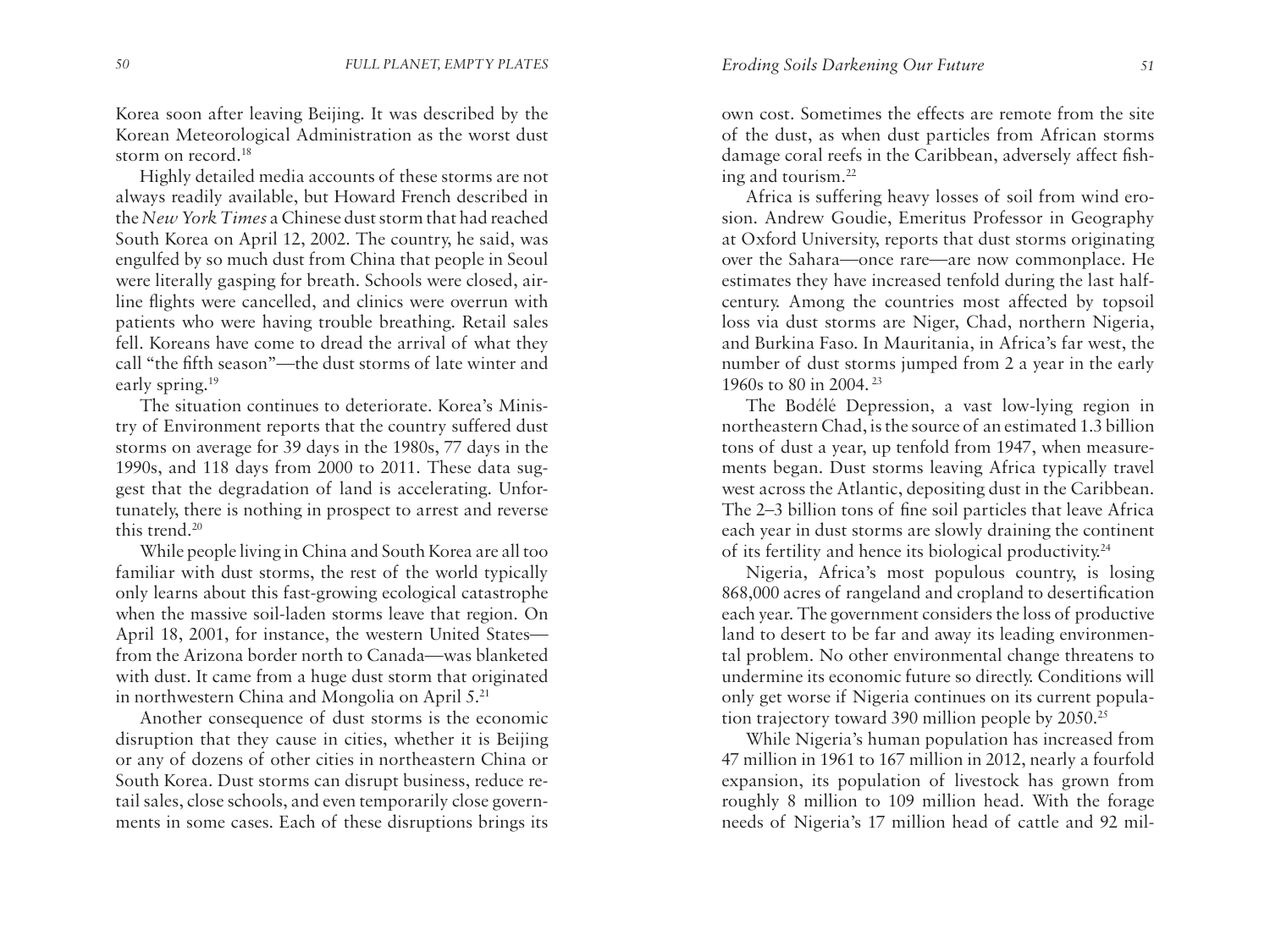lion sheep and goats exceeding the sustainable yield of the country's grasslands, the country is slowly turning to desert. (See Figure  $5-1$ .)<sup>26</sup>

In fact, Nigeria presents a textbook case of how mounting human and livestock population pressures reduce vegetative cover. Most notably, growth in the goat population relative to sheep and cattle is a telltale indicator of grassland ecosystem deterioration. As grasslands deteriorate from overgrazing, grass is typically replaced by desert shrubs. In such a degraded environment as Nigeria's, sheep and cattle do not fare well, but goats—being particularly hardy ruminants—forage on the shrubs.<sup>27</sup>

Between 1970 and 2010, the world cattle population increased by 32 percent, the sheep population was unchanged, but the goat population more than doubled. This dramatic shift in the composition of the livestock herd, with goats now in such a dominant role, promises continuing grassland deterioration and accelerating soil erosion.28



Figure 5–1. *Grazing Livestock in Nigeria, 1961–2010*

Growth in the goat population has been dramatic in some other developing countries as well, particularly in Africa and Asia, which combined account for 90 percent of the world's goats. While Pakistan's cattle population more than doubled between 1961 and 2010, and the sheep population nearly tripled, the goat population grew almost sevenfold. In Bangladesh, cattle and sheep populations have grown only modestly since 1980, while the population of goats has quadrupled. In 1985, Mali had roughly equal populations of cattle, sheep, and goats, but while its cattle and sheep populations have remained relatively stable since then, its goat population has more than tripled.<sup>29</sup>

Meanwhile, on the northern fringe of the Sahara, countries such as Algeria and Morocco are attempting to halt the desertification that is threatening their fertile croplands. Algerian president Abdelaziz Bouteflika says that Algeria is losing 100,000 acres of its most fertile lands to desertification each year. For a country that has only 7.7 million acres of grainland, this is not a trivial loss. Among other measures, Algeria is planting its southernmost cropland in perennials, such as fruit orchards, olive orchards, and vineyards—crops that can help keep the soil in place.30

India is also in a war with expanding deserts. With scarcely 2 percent of the world's land area, India is struggling to support 18 percent of the world's people and 15 percent of its cattle. According to a team of scientists at the Indian Space Research Organization, 25 percent of India's land surface is slowly turning into desert. It thus comes as no surprise that many of India's cattle are emaciated.<sup>31</sup>

In Afghanistan, a U.N. Environment Programme (UNEP) team reports that in the Sistan region in the country's southwest "up to 100 villages have been submerged by windblown dust and sand." The Registan Desert is migrating westward, encroaching on agricultural areas.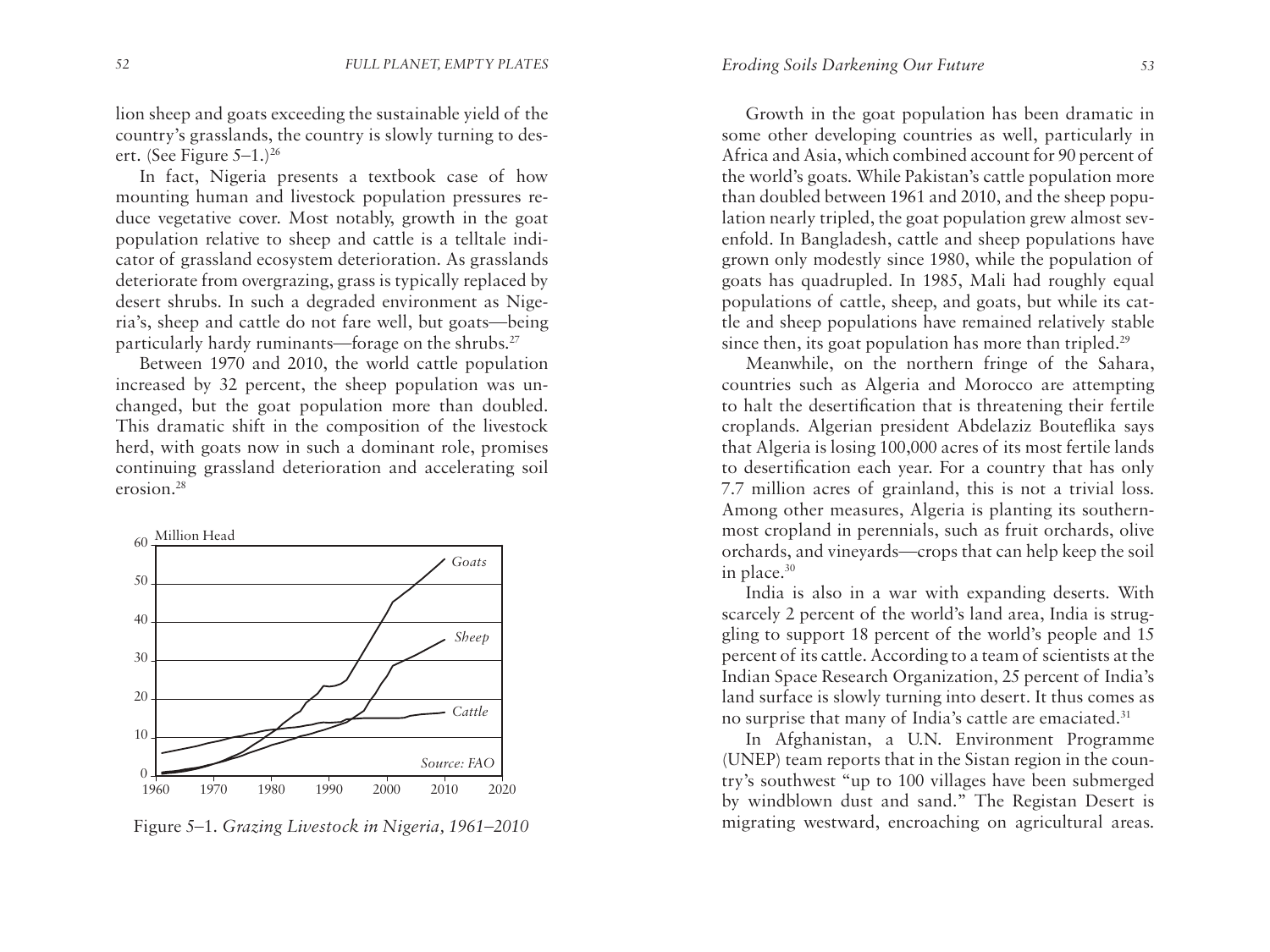In the country's northwest, sand dunes are moving onto agricultural land in the upper Amu Darya basin, their path cleared by the loss of stabilizing vegetation due to firewood gathering and overgrazing. The UNEP team observed sand dunes as high as a five-story building blocking roads, forcing residents to establish new routes.<sup>32</sup>

An Afghan Ministry of Agriculture and Food report sounds the alarm: "Soil fertility is declining,...water tables have dramatically fallen, de-vegetation is extensive and soil erosion by water and wind is widespread." After three decades of armed conflict and the related deprivation and devastation, Afghanistan's forests are nearly gone. Seven southern provinces are losing cropland to encroaching sand dunes. And like many failing states, even if Afghanistan had appropriate environmental policies, it lacks the law enforcement capacity to implement them.<sup>33</sup>

Iraq, suffering from nearly a decade of war and recent drought and chronic overgrazing and overplowing, is now losing irrigation water to its upstream riparian neighbor—Turkey. The reduced river flow—combined with the deterioration of irrigation infrastructure, the depletion of aquifers, the shrinking irrigated area, and the drying up of marshlands—is drying out Iraq. The Fertile Crescent, the cradle of civilization, may be turning into a dust bowl.<sup>34</sup>

Dust storms are forming with increasing frequency in western Syria and northern Iraq. In July 2009 a dust storm raged for several days in what was described as the worst such storm in Iraq's history. As it traveled eastward into Iran, the authorities in Tehran closed government offices, private offices, schools, and factories. Although this new dust bowl is small compared with those centered in northwest China and across central Africa, it is nonetheless an unsettling new development in this region.<sup>35</sup>

Iran—with 76 million people—illustrates the pressures facing the Middle East. With 9 million cattle and 80 million sheep and goats—the source of wool for its fabled rug-making industry—Iran's rangelands are deteriorating from overstocking. Mohammad Jarian, who heads Iran's Anti-Desertification Organization, reported in 2002 that sandstorms had buried 124 villages in the southeastern province of Sistan-Balochistan, forcing their abandonment. Drifting sands had covered grazing areas, starving livestock and depriving villagers of their livelihoods.<sup>36</sup>

As countries lose their topsoil, they eventually lose the capacity to feed themselves. Among those facing this problem are Lesotho, Mongolia, North Korea, and Haiti. Lesotho, one of Africa's smallest countries, with only 2 million people, is paying a heavy price for its soil losses. A U.N. team visited in 2002 to assess its food prospects. Their finding was straightforward: "Agriculture in Lesotho faces a catastrophic future; crop production is declining and could cease altogether over large tracts of the country if steps are not taken to reverse soil erosion, degradation, and the decline in soil fertility."37

Michael Grunwald reported in the *Washington Post* that nearly half of the children under five in Lesotho are stunted physically. "Many," he wrote, "are too weak to walk to school." Over the last decade, Lesotho's grain harvest dropped by half as its soil fertility fell. Its collapsing agriculture has left the country heavily dependent on food imports.<sup>38</sup>

A similar situation exists in Mongolia, where over the last 20 years more than half of the wheatland has been abandoned and wheat yields have started to fall, shrinking its harvest. Mongolia now imports nearly 20 percent of its wheat. At the same time, North Korea, largely deforested and suffering from flood-induced soil erosion and land degradation, has watched its yearly grain harvest fall from a peak of almost 6 million tons during the 1980s to scarcely 3 million tons per year today.<sup>39</sup>